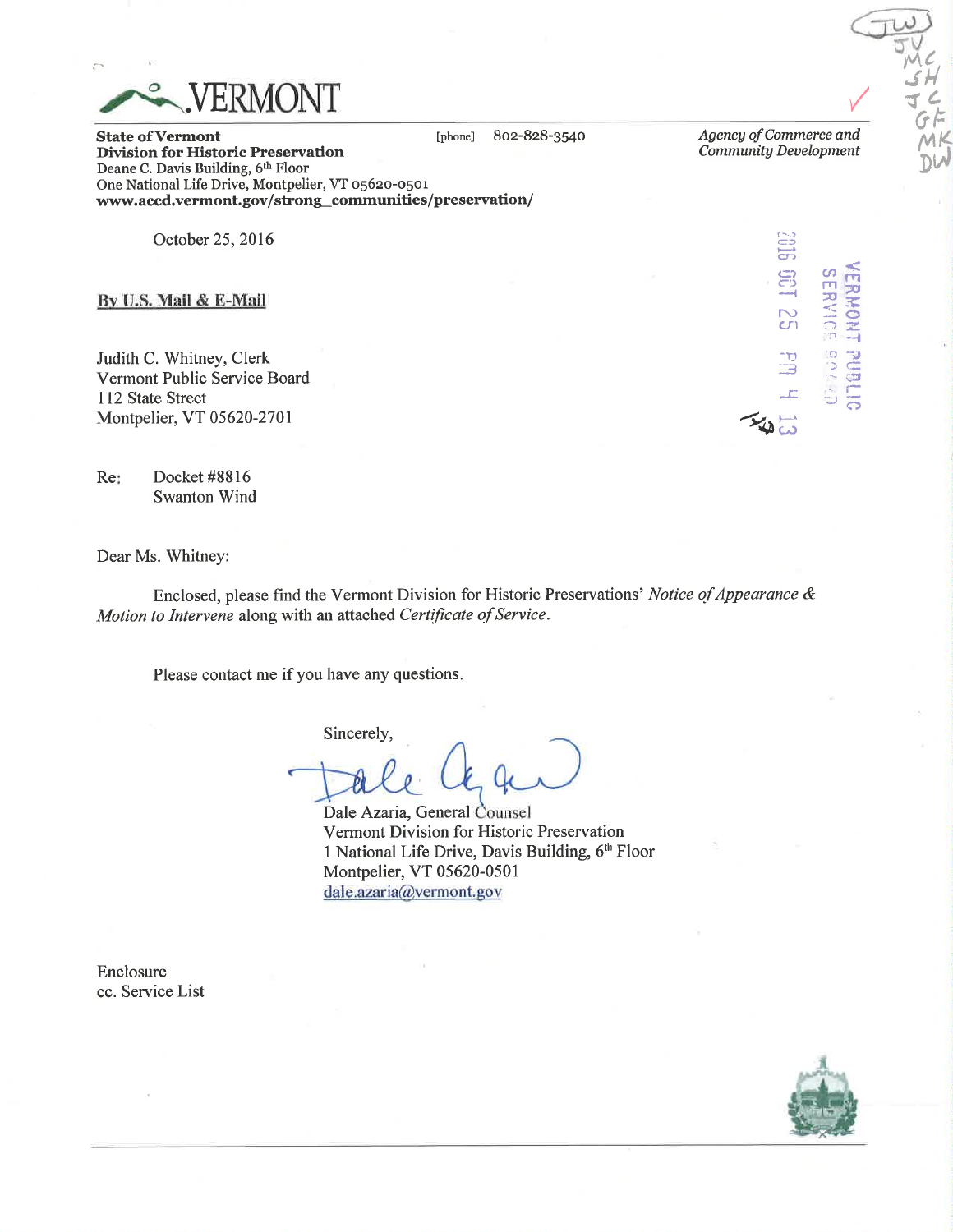# STATE OF VERMONT PUBLIC SERVICE BOARI)

 $\mathcal{Y}$ 

VERMONT PUBLIC SERVICT BOARD

2016 OCT 25 PM 4 14

#### Docket No. 8816

Petition of Swanton Wind LLC, for a Certificate ) of Public Good, pursuant to 30 V.S.A. Section ) 248, for the construction of an up to  $20 \text{ MW}$  ) wind-powered electric generation plant powered ) by up to 7 wind turbines located along Rocky ) Ridge in Swanton, Vermont. (a)

### MOTION TO INTERVENE

NOW COMES the Vermont Division for Historic Preservation ("VDHP"), by and through its counsel, pursuant to Vermont Public Service Board (the "Board" or "PSB") Rule 2.209 (B) and respectfully moves the Board for permission to intervene in this proceeding. In support of the Motion, the VDHP submits the following Memorandum of Law.

### MEMORANDUM OF LAW

The VDHP, part of the Department of Housing and Community Development within the Agency

of Commerce and Community Development, is the relevant state entity responsible for reviewing matters

concerning historic sites arising under 30 V.S.A.  $\S$  248(b)(5) and under Section 106 of the National

Historic Preservation Act.

PSB Rule 2-209(B) provides in pertinent part

Upon timely application, a person may, in the discretion of the Board, be permitted to intervene in any proceeding when the applicant demonstrates a substantial interest which may be affected by the outcome of the proceeding. In exercising its discretion in this paragraph, the Board shall consider (1) whether the applicant's interest will be adequately protected by other parties; and (3) whether intervention will unduly delay the proceeding or prejudice the interests of existing parties or of the public.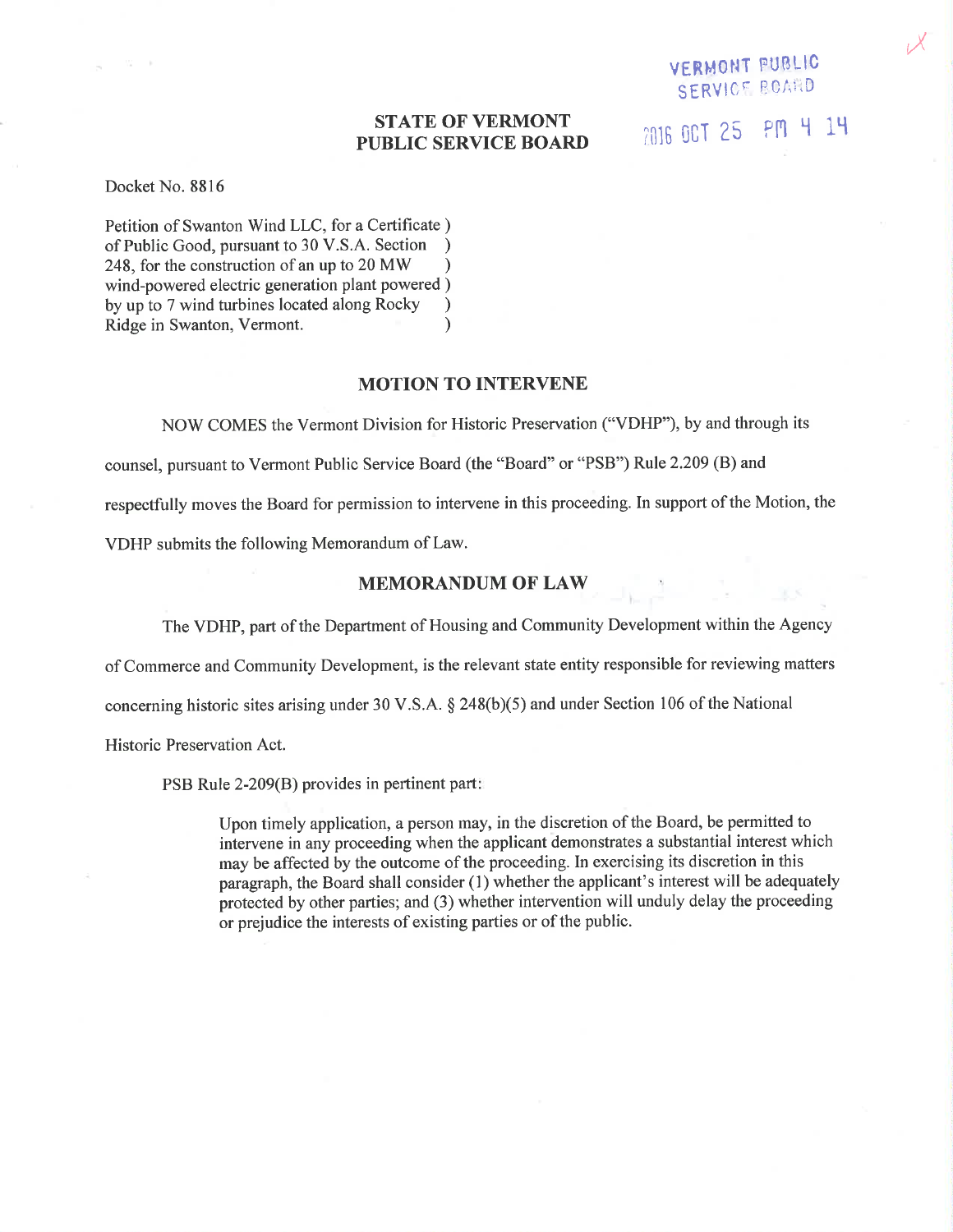The DHP has substantial interests which may be affected by the outcome of this proceeding. The VDFIP's interests will not be adequately protected by any other party to this proceeding, and the VDHP has no other way to protect its interests at stake in this proceeding.

The VDHP's intervention will not unduly delay the proceeding or prejudice the interests of any existing party or the public.

For the foregoing reasons the Board should grant the VDHP's intervention as of right under PSB Rule 2.209(A). In the alternative, the Board should exercise its discretion and allow the VDHP's permissive intervention pursuant to PSB Rule 2.209(8).

DATED at Montpelier, Vermont, this 25th day of October, 2016.

Dale E. Azaria

General Counsel Department of Housing and Community Development